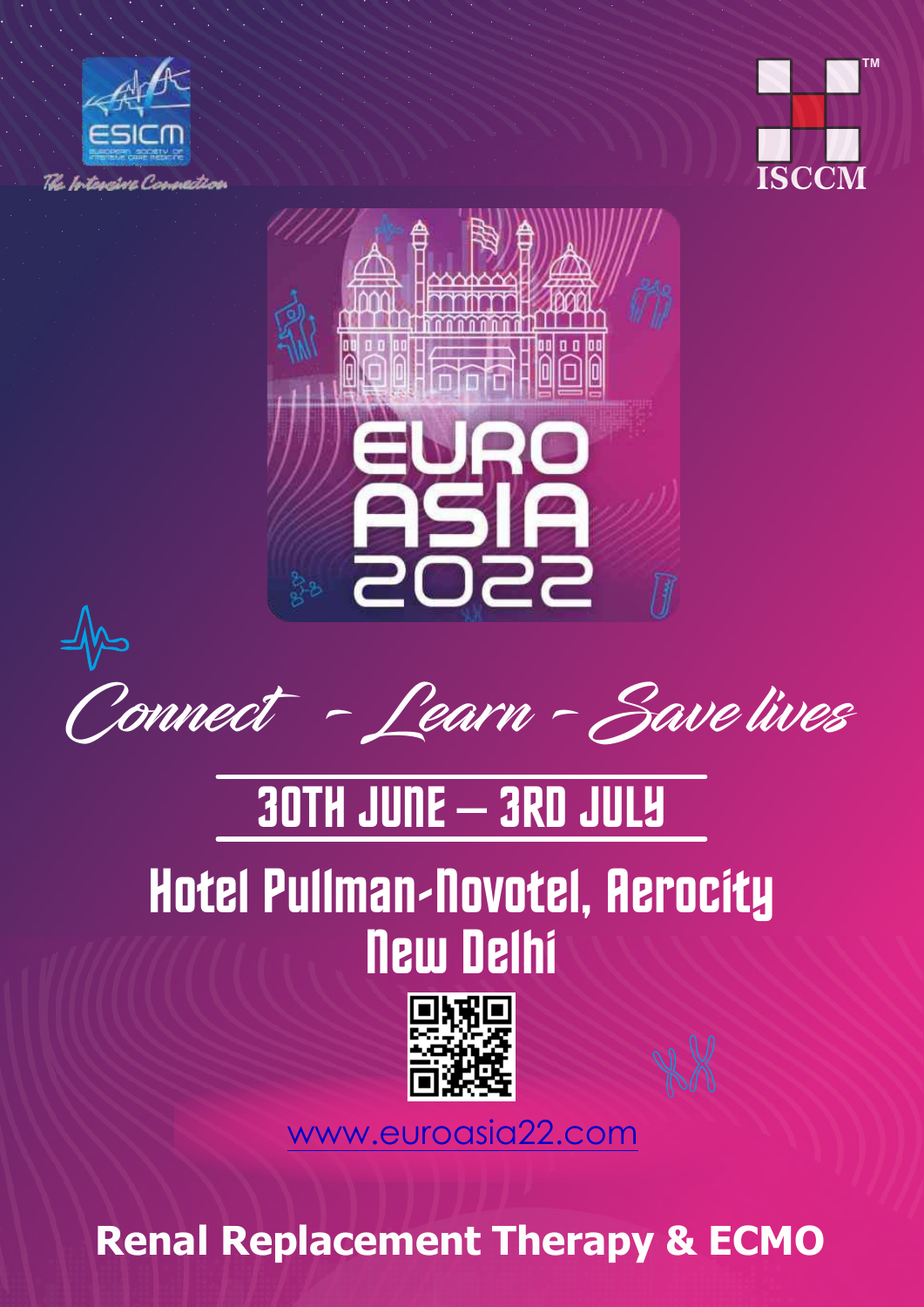### **Renal Replacement Therapy & ECMO**

#### **30th June – 1st July 2022**

| <b>DIRECTORS</b><br><b>Dr Alain Combes</b>              |                                                                                                                                                                                     |  |
|---------------------------------------------------------|-------------------------------------------------------------------------------------------------------------------------------------------------------------------------------------|--|
| Dr Rajesh Mishra   Dr Vivek Gupta   Dr Marlies Osterman |                                                                                                                                                                                     |  |
|                                                         | Day 1:30th June 2022                                                                                                                                                                |  |
| <b>Time</b>                                             | <b>Topic</b>                                                                                                                                                                        |  |
| 1200-1400                                               | <b>Industry Lunch Symposium</b>                                                                                                                                                     |  |
| 1400-1425                                               | Acute Kidney Injury: Mechanisms to Management                                                                                                                                       |  |
| 1425-1450                                               | <b>Principle of CRRT</b><br><b>Delegate Participation</b> (2 Delegates will speak 5 Minutes each one<br>on Nomenclature & other on Filters)                                         |  |
| 1450-1515                                               | Introduction to SLED: Basic Principle                                                                                                                                               |  |
| 1515-1545                                               | <b>Introduction to CRRT Machine, Demonstration of CRRT Components &amp;</b><br><b>Priming Live demonstration</b><br>(no presentation & only technical and practical aspects)        |  |
| 1545-1700                                               | <b>Stations with Focused Cases with Practical Aspects Only</b><br>(Rotation After 25 Minutes)                                                                                       |  |
|                                                         | <b>Case 1: Initiation of CRRT &amp; CRRT Prescription</b><br>Selection Criteria   Site of Initiation   Cannulation: Pro & Cons   Complications                                      |  |
|                                                         | <b>Case 2: Anticoagulation during CRRT</b><br>HEPARIN/ CITRATE/ NO ANTICOAGULATION<br>(Step wise calculation/ monitoring of anticoagulation/ complications)                         |  |
|                                                         | <b>Case 3: Drug dosing during CRRT</b><br>(Antibiotics/ sedation etc)                                                                                                               |  |
|                                                         | <b>CASE DISCUSSION: NON RENAL INDICATIONS</b>                                                                                                                                       |  |
| 1700-1715                                               | <b>CASE 1: CRRT in Toxicology</b><br>After case presentation, participant will be asked about diagnosis/ Cause &<br>possible management                                             |  |
| 1715-1730                                               | <b>CASE 2: Volume overload</b><br>After case presentation, participant will be asked about diagnosis/ Cause &<br>possible managemen                                                 |  |
| 1730-1745                                               | <b>CASE 3 : CRRT as ECCO2 removal device</b><br>After case presentation, participant will be asked about diagnosis/ Cause &<br>possible managemen                                   |  |
| 1745-1815                                               | <b>Panel Discussion</b><br><b>SLED vs CRRT IN ICU</b>                                                                                                                               |  |
| 1815-1855                                               | <b>Simulation Stations</b><br>(20 minutes each on rotation)<br><b>Simulation Station 1: (Priming &amp; operation)</b><br><b>Simulation Station 2: Alarms &amp; troubleshooting)</b> |  |
| 1855-1900                                               | Summing Up                                                                                                                                                                          |  |
| 1900-2100                                               | <b>Industry Dinner Symposium</b>                                                                                                                                                    |  |
|                                                         | Continued.                                                                                                                                                                          |  |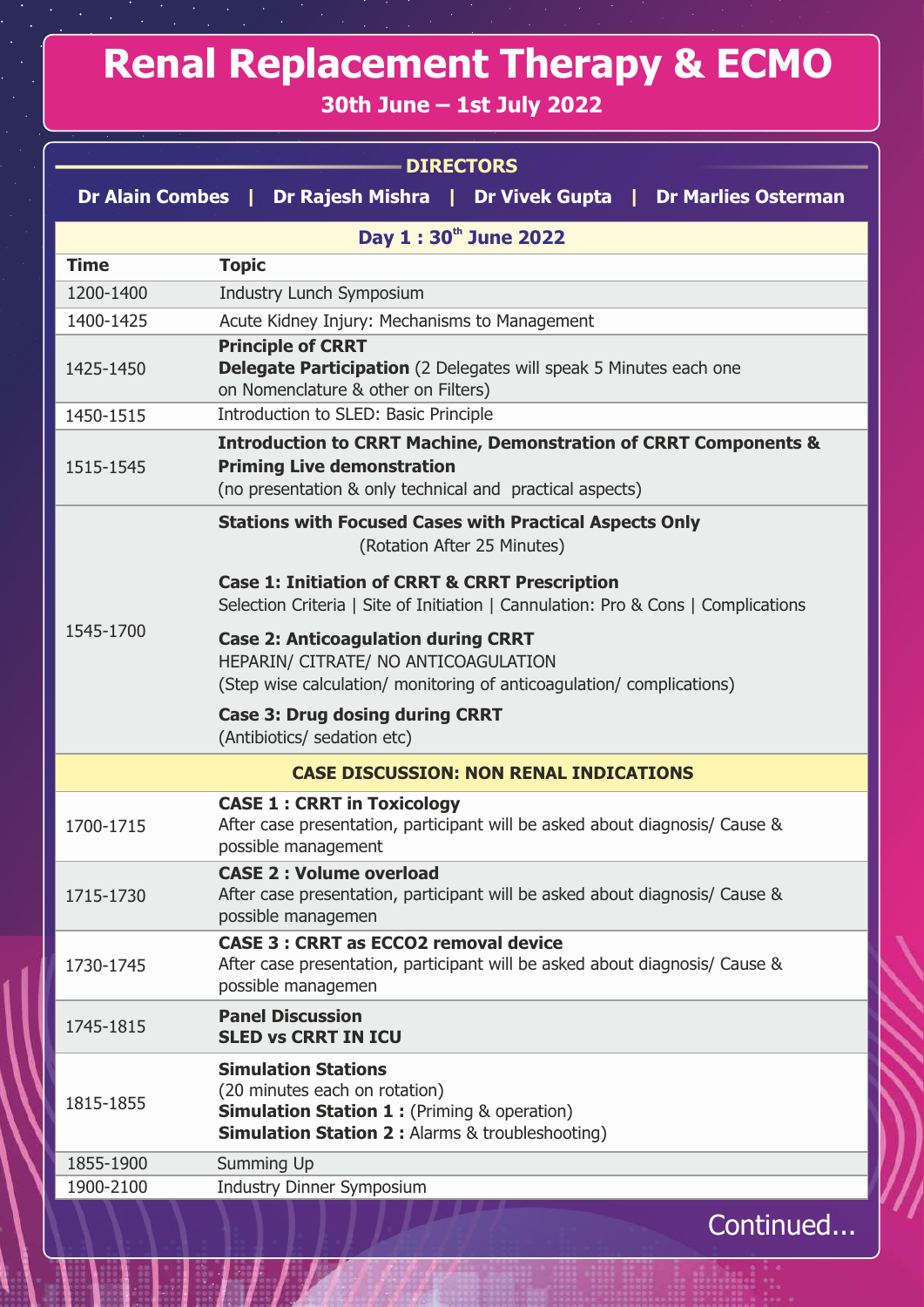### **Renal Replacement Therapy & ECMO**

#### **30th June – 1st July 2022**

| <b>DIRECTORS</b>       |                                                                                                                                                                                                                                                                                                                               |  |
|------------------------|-------------------------------------------------------------------------------------------------------------------------------------------------------------------------------------------------------------------------------------------------------------------------------------------------------------------------------|--|
| <b>Dr Alain Combes</b> | Dr Rajesh Mishra   Dr Vivek Gupta   Dr Marlies Osterman                                                                                                                                                                                                                                                                       |  |
| Day 2 : 1st July 2022  |                                                                                                                                                                                                                                                                                                                               |  |
| <b>Time</b>            | <b>Topic</b>                                                                                                                                                                                                                                                                                                                  |  |
| 0715-0800              | Industry - Meet the expert: Breakfast Session                                                                                                                                                                                                                                                                                 |  |
| 0800-0825              | ECMO: A technical challange                                                                                                                                                                                                                                                                                                   |  |
| 0825-0850              | <b>ECMO Physiology</b>                                                                                                                                                                                                                                                                                                        |  |
| 0850-0920              | <b>Demonstration of ECMO Components</b><br>Live Demonstration/ No Presentation & Only Technical And Practical Aspects                                                                                                                                                                                                         |  |
| 0920-1040              | <b>STATIONS WITH FOCUSED CASE SCENARIO</b><br>(Practical aspects only)<br>Case 1. Anticoagulation & Sedation During ECMO<br>Case 2. Monitoring During ECMO<br>Case 3. Role of Echocardiography in ECMO<br>Case 4. Ventilatory Strategy During ECMO<br>(At The Time of Initiation During ECMO Run, During Weaning & Trial off) |  |
| 1040-1220              | <b>FOCUSED ECMO CASES</b><br>(GROUP A & B will run simultaneously & will interchange after competition)<br><b>Group A: INITIATION OF VV ECMO</b><br>Selection Critieria, Site of Initiation, Cannulation: Pro & Cons, Complications                                                                                           |  |
|                        | <b>Group A: Monitoring During VV ECMO (Specific)</b>                                                                                                                                                                                                                                                                          |  |
|                        | <b>Group A: Complication: Recirculation</b>                                                                                                                                                                                                                                                                                   |  |
|                        | Group A: Weaning Trial o ff& Decannulation: VV ECMO                                                                                                                                                                                                                                                                           |  |
|                        | <b>Group B: INITIATION OF VA ECMO</b><br>Selection Critieria, Site of Initiation, Cannulation: Pro & Cons, Complications                                                                                                                                                                                                      |  |
|                        | <b>Group B: Monitoring During VA ECMO (Specific)</b>                                                                                                                                                                                                                                                                          |  |
|                        | <b>Group B: Complication: NS Syndrome/ LV Distension</b>                                                                                                                                                                                                                                                                      |  |
|                        | <b>Group B:</b> Weaning Trial O ff& Decannulation: VA ECMO                                                                                                                                                                                                                                                                    |  |
| 1220-1230              | Q & A Session                                                                                                                                                                                                                                                                                                                 |  |
| 1230-1400              | Industry Lunch Symposium                                                                                                                                                                                                                                                                                                      |  |

Continued...